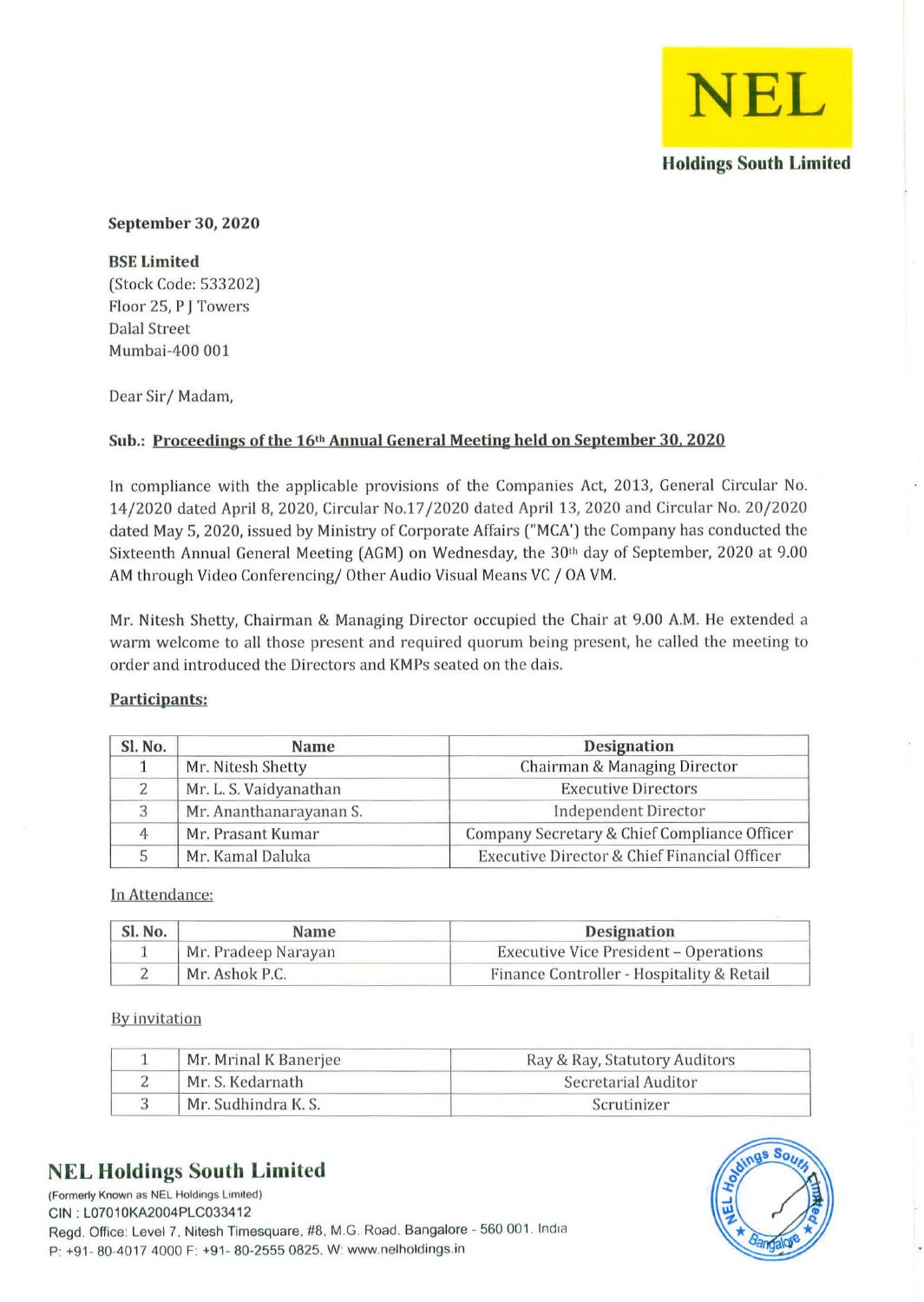

**Members' Present:** 37 Members were present at the meeting through video conferencing or other audio visual means.

Thereafter, at the request of Chairman, the Company Secretary explained the business items as mentioned in the notice of the Annual General Meeting. He stated that the Company had provided remote e-voting facility to the Members to cast their votes in respect of the Business items contained in the Notice of the AGM. He further stated that the remote e-voting was kept open from Sunday, September 27, 2020 (9.00 A.M.) to Tuesday, September 29, 2020 (5.00 P.M.).

Mr. Prasant Kumar, Company Secretary and Chief Compliance Officer of the Company informed that the Company has enabled the Members to participate at the 16th AGM through the video conferencing facility provided by KFin Technologies Private Limited in compliance with the applicable circulars issued by the Ministry of Corporate Affairs and SEBI. Members have been provided with the facility to exercise their right to vote by electronic means, both through remote evoting and e-voting at the AGM in accordance with the provisions of the Companies Act, 2013 and SEBI Regulations. Further it was informed that the Members joining the meeting through video conferencing, who have not already casted their vote by means of remote e-voting, may vote through e-voting facility provided by KFin Technologies Private Limited.

He further informed that the Company has appointed Mr. Sudhindra K.S. Practicing Company Secretary, as the Scrutinizer who shall submit his consolidated report to the Chairman after the conclusion of the meeting.

Mr. Prasant Kumar, Company Secretary and Chief Compliance Officer of the Company further informed that the Register of Directors and Key Managerial Personnel, the Register of Contracts or Arrangements, has been made available electronically for inspection by the members during the Annual General Meeting. Members seeking to inspect such documents can send their requests to cs@nelholdings.in. Further as the Annual General Meeting is being held through video conference, the facility for appointment of proxies by the Members was not applicable and hence, the proxy register for inspection is not available.

He further stated that the Statutory Auditors have given the qualified opinion on their Audit Reports for the financial year 2019-20 and drawn attention of the Shareholders to the Statutory Auditors Report on Standalone Financials and Consolidated Financial Statements in Page No. 70 and Page No. 124 of the Annual Report.

Mr. Prasant Kumar, Company Secretary and Chief Compliance Officer of the Company stated that as the notice has been already circulated to all the members, the notice of the Annual General Meeting was taken as read.

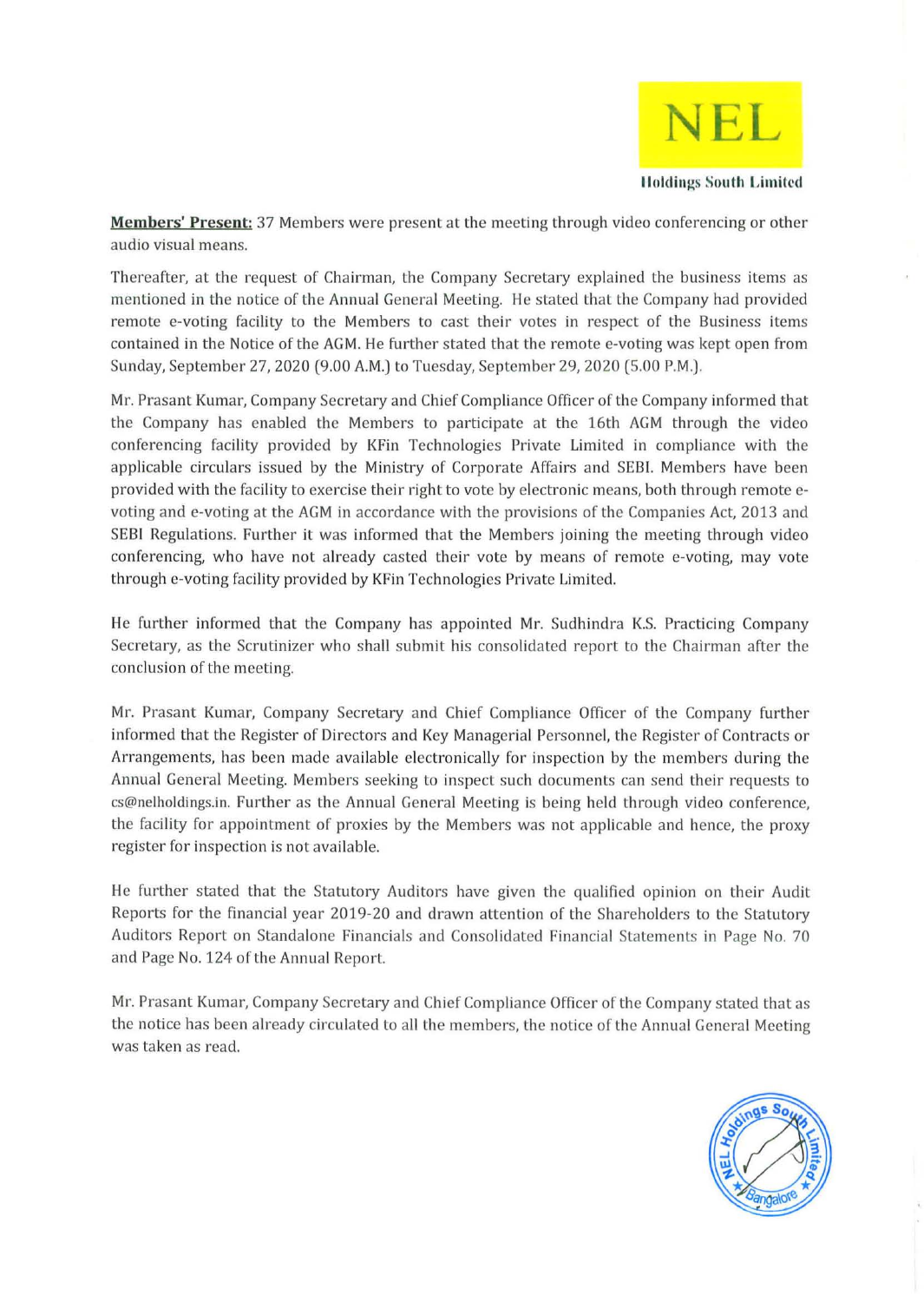

He briefed on the following ordinary and special business items:

| No.            | <b>Particulars</b>                                                                                                                                                                                                                                                                                                              | <b>Resolution</b><br><b>Type</b> |  |  |  |
|----------------|---------------------------------------------------------------------------------------------------------------------------------------------------------------------------------------------------------------------------------------------------------------------------------------------------------------------------------|----------------------------------|--|--|--|
|                | <b>Ordinary Business</b>                                                                                                                                                                                                                                                                                                        |                                  |  |  |  |
| $\mathbf{1}$   | To consider and adopt the Audited Standalone and Consolidated Financial<br>Statements of the Company for the financial year ended 31st March 2020,<br>together with the Reports of the Board of Directors and Auditor's thereon                                                                                                 | Ordinary                         |  |  |  |
|                | <b>Special Business</b>                                                                                                                                                                                                                                                                                                         |                                  |  |  |  |
| $\overline{2}$ | To re-appoint and approve the remuneration payable to Mr. L. S.<br>Vaidyanathan (DIN: 00304652), as Whole-time Director designated as<br>Executive Director - Business Development of the Company                                                                                                                               | Special                          |  |  |  |
| 3              | To re-appoint Mrs. Dipali Khanna (DIN: 03395440) as an Independent<br>Director of the Company for the second term                                                                                                                                                                                                               | Special                          |  |  |  |
| $\overline{4}$ | To approve formal exit from residential/housing real estate business and<br>venturing into new diversified business due to change in current business<br>scenario and new business prospects                                                                                                                                    | Special                          |  |  |  |
| 5              | To write off the investment made in wholly owned Subsidiary - Nitesh<br>Indiranagar Retail Private Limited towards Indiranagar Mall Project                                                                                                                                                                                     | Ordinary                         |  |  |  |
| 6              | To approve further investments in Lob Properties Management Private<br>Limited (Subsidiary of the Company) of the Company in order to expand its<br>business opportunities in new areas of business like providing manpower<br>for facilities management business, securities business and other service<br>oriented businesses | Ordinary                         |  |  |  |
| 7              | To approve disinvestment in Courtyard Hospitality Private Limited, a<br><b>Wholly Owned Subsidiary</b>                                                                                                                                                                                                                          | Special                          |  |  |  |
| 8              | To approve divestment of Nitesh Whitefield - As partner of Company                                                                                                                                                                                                                                                              | Ordinary                         |  |  |  |
| 9              | To approve write off old dues and stuck investments including advances<br>paid to Subsidiaries of NHDPL South & NUDPL Ventures                                                                                                                                                                                                  | Ordinary                         |  |  |  |
| 10             | To approve write back Vendor Dues related to past outstanding dues which<br>are due over a period of more than three years                                                                                                                                                                                                      | Ordinary                         |  |  |  |
| 11             | To approve venturing into logistic real estate and warehousing by<br>partnering with global real estate funds and strategic partners                                                                                                                                                                                            | Ordinary                         |  |  |  |
| 12             | To approve the sale of Knights Bridge residential project (Undertaking) to<br>Garden City Realty Pvt Ltd, Builders & Developers                                                                                                                                                                                                 | Special                          |  |  |  |
| 13             | To approve the sale of Park Avenue residential project (Undertaking) to<br>Garden City Realty Pvt Ltd, Builders & Developers                                                                                                                                                                                                    | Special                          |  |  |  |

It was further brought to the notice of the Members that Agenda item no. 3 for re-appointment of Mrs. Dipali Khanna (DIN: 03395440) as an Independent Director of the Company for the second term was put to vote. Mrs. Dipali Khanna tenure has expired on September 27, 2020 and has now not made herself available for reappointment as Independent Director of the Company for the next term. The same was also intimated to the exchange on September 28, 2020. Accordingly the resolution put to vote by shareholders need not be considered.